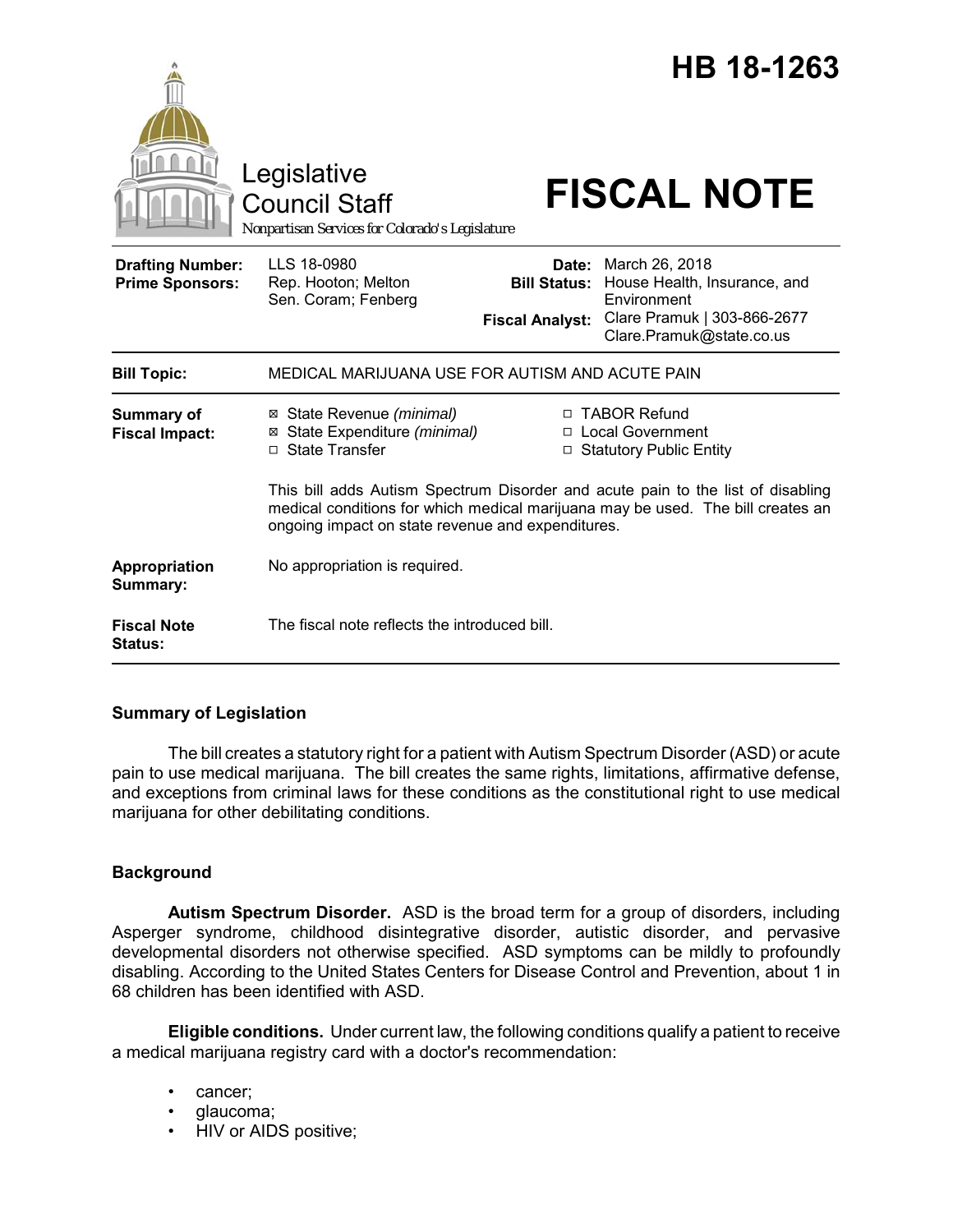March 26, 2018

- post-traumatic stress; and
- a chronic or debilitating disease or medical condition that produces one or more of the following:
	- cachexia (wasting syndrome);<br>• persistent muscle spasms;
	- persistent muscle spasms;
	- seizures;
	- severe nausea; or
	- severe pain.

**Medical marijuana registry program information.** According to the Colorado Department of Public Health and Environment (CDPHE), as of February 28, 2018, there are 93,314 persons authorized to use medical marijuana; 314 of whom are under the age of 18.

**Marijuana taxes.** Retail marijuana is subject to a 15 percent excise tax (on the wholesale price of marijuana) and a 15 percent special sales tax. Provided a person has been diagnosed with a qualifying debilitating medical condition, he or she may choose to enroll on the medical marijuana registry. After paying a \$15 fee to become registered, medical marijuana patients can purchase medical marijuana, which is exempt from the excise and special sales taxes, but subject to the 2.9 percent state sales tax. Excise taxes collected on the sale of retail marijuana are transferred from the General Fund to the Building Excellent Schools Today (BEST) Fund and the Public School Fund and sales taxes collected are transferred to the Marijuana Tax Cash Fund.

### **State Revenue**

Beginning in FY 2017-18, this bill may both increase and decrease state revenue as described below. Overall, the net impact is assumed to be minimal.

**Fee impact on individuals.** The bill may increase state cash fund revenue if more persons choose to enroll on the medical marijuana registry. Persons enrolling on the registry pay a \$15 annual fee to the CDPHE to receive a registry card. These fees are deposited into the Medical Marijuana Program Cash Fund and are used to pay the costs of administering the registry.

**Increases in sales tax revenue.** Persons with ASD or acute pain, who are not currently using retail marijuana, will be able to purchase medical marijuana with a registry card. The increase in medical marijuana purchases will increase state sales tax revenue deposited in the Marijuana Tax Cash Fund. This amount is expected to be minimal.

**Decreases in excise tax and special sales tax revenue.** If persons aged 21 and over who choose to enroll on the registry with ASD or acute pain are currently using retail marijuana and begin to purchase medical marijuana, excise tax and special sales tax revenue collected on retail marijuana will decrease. This analysis assumes that any change in revenue is marginal and the overall impact is minimal.

### **State Expenditures**

Beginning in FY 2017-18, this bill may increase cash fund expenditures and workload in the CDPHE to update its rules, and to process and monitor additional enrollment on the medical marijuana registry. As of this writing, any change is assumed to be minimal. Should the volume of new registry applications exceed existing capacity, this analysis assumes the department will request additional appropriations through the annual budget process.